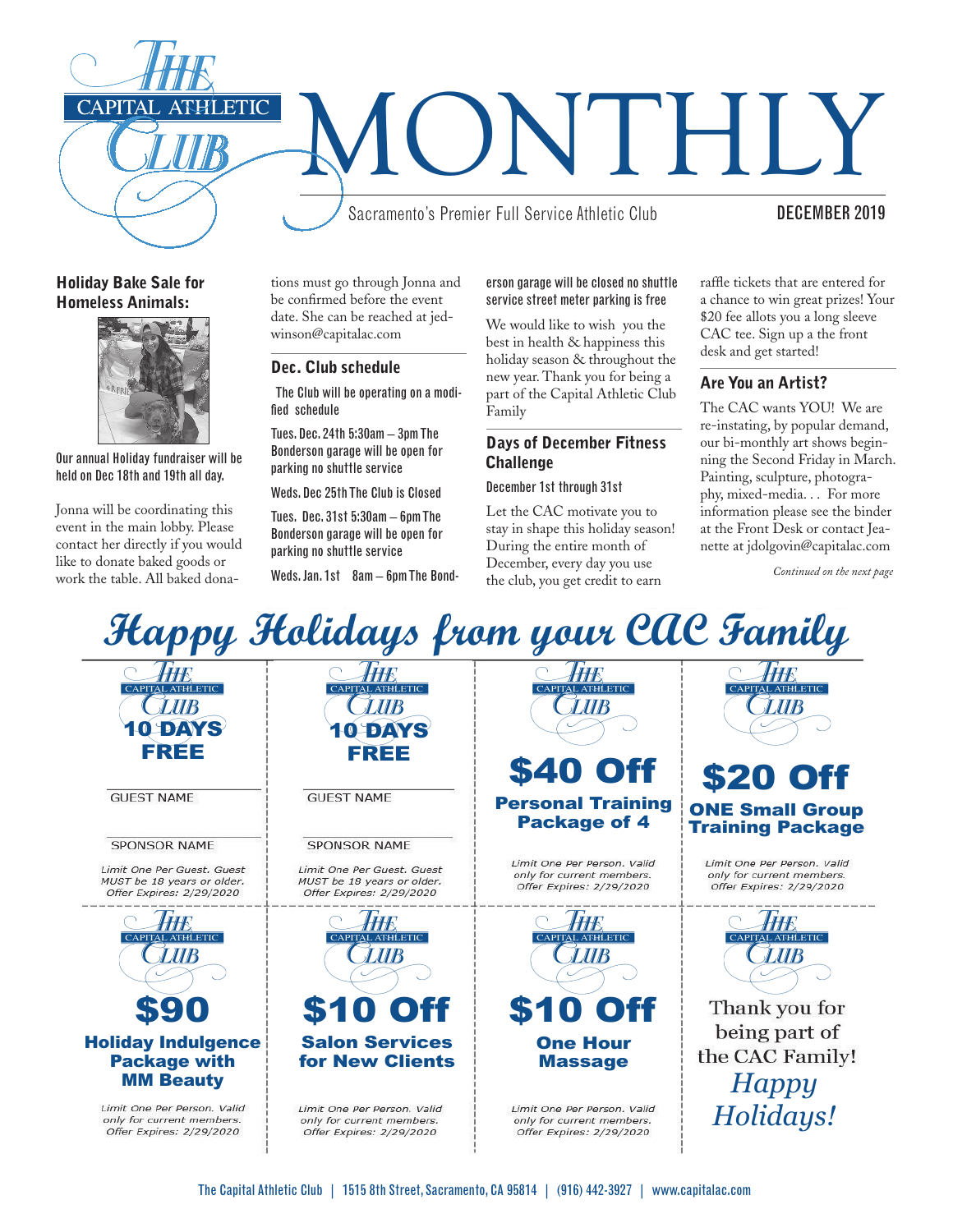#### CLUB NEWS 2000 FOR THE NEWS 2000 FOR THE NEWS 2000 FOR THE NEWS 2000 FOR THE NEWS 2000 FOR THE NEWS 2000 FOR THE NEWS 2000 FOR THE NEWS 2000 FOR THE NEWS 2000 FOR THE NEWS 2000 FOR THE NEWS 2000 FOR THE NEWS 2000 FOR THE N CLUB NEWS

# CAC Volleyball

Fall League is coming to an end this month! We will be hosting open gym nights on December 17th, 19th, and 26th! If you are interested in joining our Winter league in January, please contact our coordinators! Registration will open soon! For more information about our Volleyball League and open gym nights, please contact us at CACVolleyball@capitalac.com

#### Shriners Holiday Gift Drive

#### ...through December 16th

#### 'Tis the Season to Donate to the Holiday Gift Drive

The Capital Athletic Club, in conjunction with Sacramento's Boy Scout Troop 1 are once again sponsoring a holiday gift drive to benefit the Sacramento Shriners Hospital for Children. The Shriners Hospitals treat children from infancy to age 18 free of charge. In addition to medical treatments, the hospital provides a school so kids who will be hospitalized for a long period of time will not fall behind in their studies. The hospital also provides counseling and support for the patients and their families. Please drop off NEW, UN-WRAPPED gifts suitable for any child from an infant to a teen, in the box in the lobby or place under the tree. The gift drive will run from Monday, November 18th through Monday, December 16th. \*Please note: due to safety and allergy concerns please NO: plush, stuffed toys, glass or latex items or live plants.

#### Small Group Training (SGT) FREE Demo Weeks Return!!

December 30-January 11

#### New Classes, New Times for a New You!!

After a busy holiday season with fine food, family and friends, what better way of getting back on track with your fitness plan using the small group camaraderie of CAC Small Group Training. Capitalize on the focused guidance of CAC's outstanding training staff and the energy of a group setting to boost the start of your New Year. CAC's Studio X will be hopping with new offerings as the Winter Series 2020 Demo Classes (December 30-January 11) unfold. Whether you're seeking a new boost in your workouts or just playing catch-up after some holiday indulgences, CAC Small Group Training meets the needs of many of our members. These upcoming FREE demo classes, taught by your favorite CAC trainers, allow you to sample the upcoming class series before you register. Offerings range from classes to enhance mobility and injury recovery to intense, compressed workouts based on the most recent evidence-based research. The new Winter Class Series begins the week of January 13th. Look for demo class registration binders on the SGT Demo Week table in the CAC front lobby. Come try us out!! You'll not be disappointed!

### CAC Basketball League Registration beginning soon

Registration for the CAC Winter 2020 Basketball League is coming soon . Registration will begin the week of December 16th and run through Sunday, January 19th after which league drafts will be held. Season play is expected to start either the last week of January or first week of February and run through late April. Two levels of league will be held ("A" on Mondays & "B" on Wednesdays). You'll have plenty of time to shake off the rust of the holidays and get ready for game action. Looking forward to seeing you all back on the court for the Winter Leagues.

#### We LOVE hearing from you—now it can benefit you!!

CAC loves hearing from our members!! It gives us a chance to bring you an even better product! And now we want to encourage

you to do it even more!! CAC has put in place a new system for giving kudos to the staff, comment on classes and programs or highlight an excellent instructor who's added to your journey. We have developed a Member Review and Testimonial form for you to tell us your story. The forms allow you to give feedback on what we do well (blue comment cards will still be used for helping us improve where we haven't performed well). Tell the word about your favorite class! Thank an instructor for helping you reach a goal!! The testimonials and reviews will be added to our social media and website along with our internal marketing screens (don't worry, nothing will be posted without your permission and your identity will remain confidential). For your time and effort, your submission will earn you a ticket to a monthly drawing for some CAC prizes. Look for the CAC Member Review and Testimonial station at the Member Activity Desk and let us know how you feel!!

#### Pilates News CARDIO PILATES - NEW CLASS FORMAT!

Cardio Pilates is making its debut on Friday, December 6th at 7:00-7:50am. Using the Jump board for 90-120 second cardio intervals with the classical Pilates Reformer exercises, this class will get your blood moving and muscles singing on chilly winter mornings! Join Sabin for this class each Friday from 7:00- 7:50am in the Pilates Studio. (This class is for all fitness levels and those cleared into the Pilates program).

Tower Circuit - Wednesdays 5:20- 6:20pm with Stefanie – This class will be moving to 5:30pm – 6:20pm beginning December 4th.

Tower Combo - Wednesdays 4:00 – 5:00pm – Tower Combo has been removed from our schedule due to lack of participation.

Reformer 1 - Mondays, 4:00- 4:45pm – Jeanette Dolgovin will be taking over this class on Monday, December 2nd. Join Jeanette for our fundamental to intermediate Reformer 1 class every Monday! Contact Sabin Morris at smorris@capitalac. com for more Pilates program information.

#### Morgan Merrill

#### Holiday Indulgence Package!

This 'wintery' facial contains an arctic cranberry enzyme which is an exceptional combination for extreme lightening and anti-aging. Chill out and relax with the cooling sensation of peppermint in our Wintermint Hydrating Mask. End with an LED treatment for collagen stimulation. Receive a free gift all for \$90!

Valid until December 31st, 2019

Gift Certificates are available online at www.vagar.com/mm\_ beauty or by contacting Morgan at 916-520-9310

Book online at www.vagaro.com/ mm\_beauty or by call/text 916-520-9310 or emailing morganmerrillbeauty@gmail.com

#### Pro Shop

Winter weather is here! The holidays are right around the corner which means extra food and effort in the gym. Come by the Pro-Shop for some new winter CAC clothing. Keep an eye out! We now have CAC 1/4-zip pullover jackets as well as CAC ball caps! If you have any ideas for some additional winter Pro-Shop items, please let us know!

#### Advocare

#### Spark - Source of Energy with vitamins

20 Vitamins and minerals, a healthy and balanced source of energy (two sizes) with 3-5 hours of mental focused energy - A replacement for coffee or sodas and even your multi-vitamin.

#### Rehydrate - Electrolyte Replacement drink with vitamins

Helps replace minerals and electrolytes lost through sweat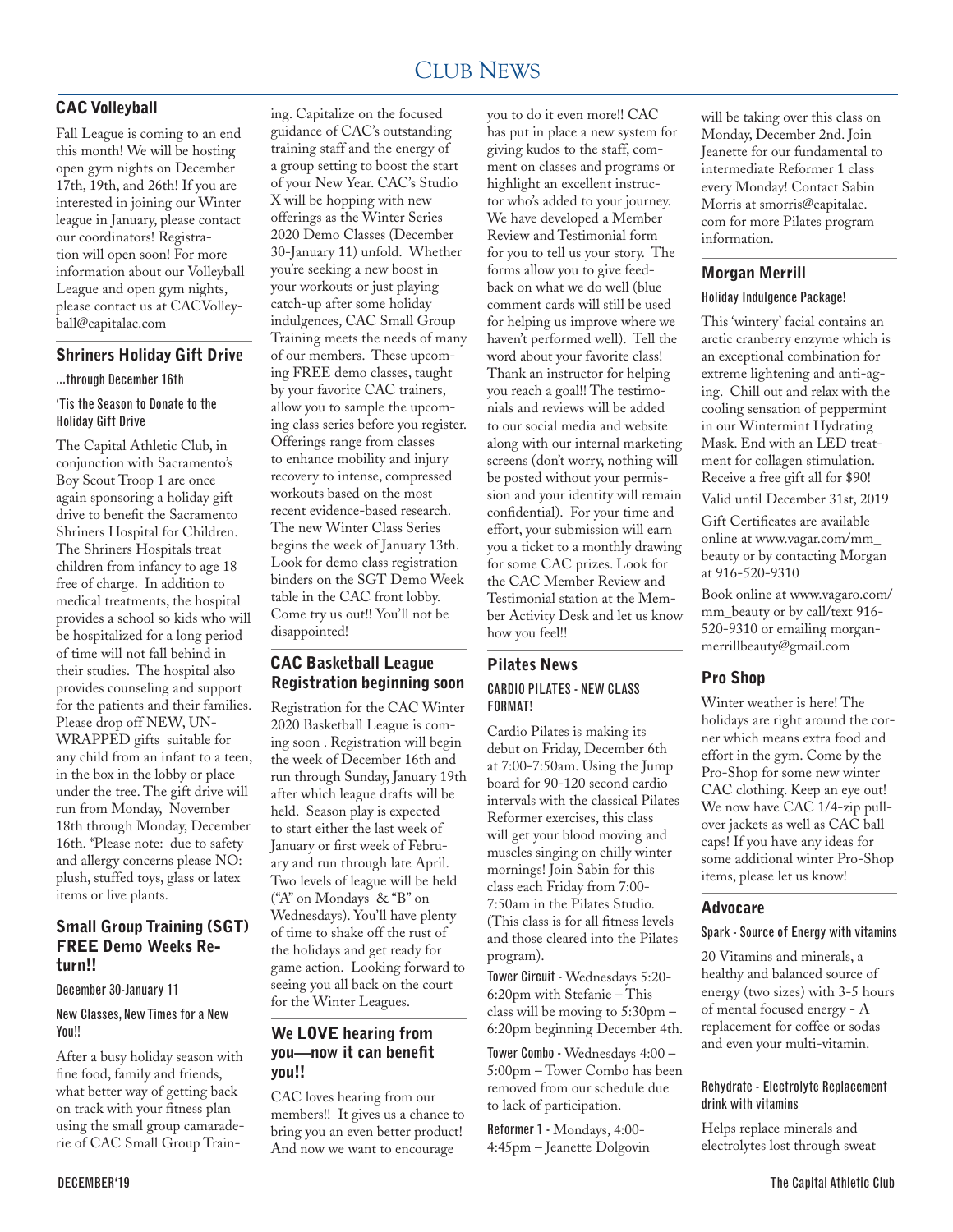# DEPARTMENT NEWS

#### Rick Leonard General Manager

• We would like to wish you the best in health & happiness this holiday season & throughout the New Year. Thank you for being a part of the Capital Athletic family•



- • Please check the adjusted Group X schedule as we progress through the holidays on the modified days of Club operations.•
- • Holiday schedule; December 24th 5:30am-3pm, December 25th closed, December 31st 5:30am- 6pm, January 1 8am-6pm

# John O'Sullivan

Athletic Director, Newsletter Editor

#### josullivan@capitalac.com

- • "I fear not the man who has practiced 10,000 kicks once, but I fear the man who has practiced one kick 10,000 times." – Bruce Lee
- • Fee based personal training is available if you want to reach your goals faster and more effectively.
- • Get into an SGT class today experience true, efficient training.

#### Jonna Edwinson Group Fitness Director

• We will be on a modified schedule on December 24, December 31, and January 1. Please stay tuned for updates on schedule.



• Every Friday this month we will be offering a different Pop-Up class at 5:30pm. Below are the list of classes and dates. Please note, these are specialty

classes that are NOT offered on our regular schedule. This is a fun opportunity to take some stress off during this busy time of year and try something new! For more information and to sign up, please see the front desk.

- • Friday, December 6th- Dance Yoga Fusion with Paige 5:30pm-6:30pm Studio 1
- • Friday, December 13th Jingle Bell Mingle with Andre, Kristen M, Jonna, Jeanette and Sabin Studio 1
- • Friday, December 20th Bliss Fit with Magda 5:30pm-6:30pm Studio 1
- • Friday, December 27th Themed Cycle Ride & Upper Body Blast 5:30pm-6:30pm Jonna Studio 2
- • We had an amazing turnout for Hip Hop Aerobics last month! Thank you for your interest. We'll do another Pop-Up class in the New Year!
- • Due to the holidays, we will not be offering an Intro Class this month. We'll be hosting an Intro to Yoga in January. Stay tuned.
- • Please do not bring cell phones into class. This serves as a distraction to your instructor and other participants.

# Capital Cutters

Contact: Michelle (916-812-2352), Linda (916-479-3709), Veronica (916-256-6738), or Jennifer (916-430-9484) today to set up an appointment.



Merry Christmas from Capital Cutters! Help us bring in the New Year with fun, food, drinks, and giveaways! Join us on Thursday, January 2nd @ 5:00 p.m. for a Holiday Meet & Greet with our four talented stylists!

#### Brooke McManus Membership

• Give the gift of good health! Refer your friends and family members to the Club! Nothing beats accountability from friends at the gym! For referring a new member to CAC, we will gift you with a referral credit of \$50! Please contract



Brooke or Tom in Membership for current Club enrollment specials!

- Follow CAC on all of our Social Media Platforms!
- Twitter: @capitalathletic
- Instagram:@capitalac
- Facebook: @capitalathleticclub

# Morgan Merrill Beauty Esthetician

This 'wintery' facial contains an arctic cranberry enzyme which is an exceptional combination for extreme lightening and anti-aging. Chill out and relax with the cooling sensation of peppermint in our Wintermint Hydrating Mask. End with an LED treatment for collagen



stimulation. Receive a free gift all for \$90! Valid until December 31st, 2019

- Book online at www.vagaro.com/mm\_beauty or by call/text 916-520-9310 or emailing morganmerrillbeauty@gmail.com
- To book call/text 916-520-9310 or email morganmerrillbeauty@

#### Brian, Andrew, and Rico Massage Department

"Oh the weather outside is frightful, but inside it's so delightful, even if you have places to go, get a massage, get a massage, get a massage!" Though it is meant to bring a smile, this updated take on a classic holiday song lyric contains an important message. To many, the next month will be a mad dash leading to the New Year and it can be a stressful time. Slowing down and relaxing on a nice, warm massage table is a great gift to give yourself. Massage gift cards also make great presents and are available at the front desk. "Happy Holidays and Wishes for a Happy, Healthy New Year" to you and all those you hold dear, with warm regards Brian, Rico and Andrew, your CAC massage team..

Cheerio~ Brian, Rico and Andrew

#### *Continued from the last page*

and activity, delay the onset of fatigue, maintain proper metabolism, and supports recovery after a workout. Using a blend of 16 vitamins, minerals and important electrolytes, Rehydrate helps prevent cramping during and after exercise.

#### Slam - A high powered portable and quick source of energy

A high powered portable and quick source of energy that helps sharpen mental forcus, is sugar free and is perfect for the person on the go.